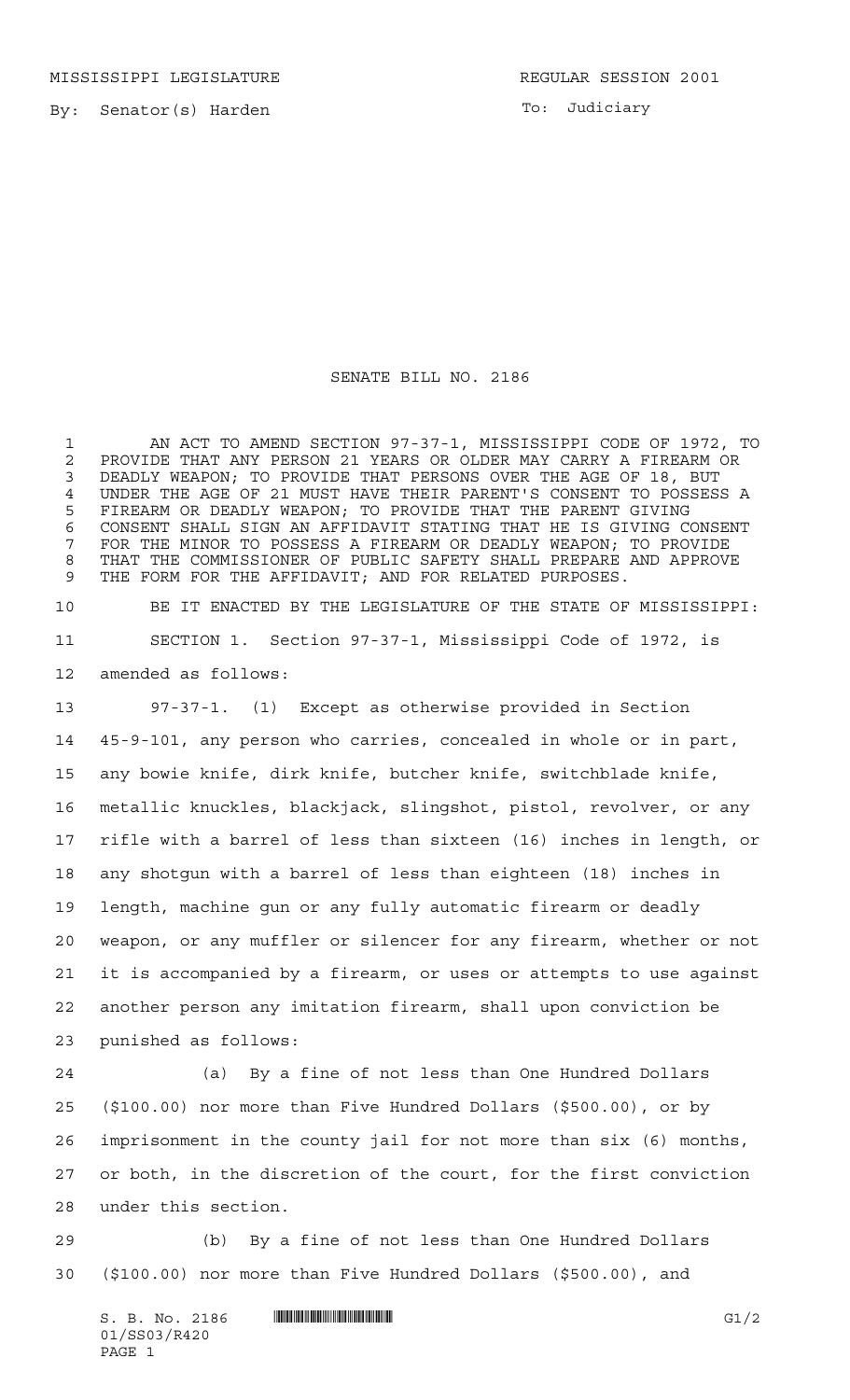imprisonment in the county jail for not less than thirty (30) days nor more than six (6) months, for the second conviction under this section.

 (c) By imprisonment in the State Penitentiary for not less than one (1) year nor more than five (5) years, for the third or more convictions under this section.

 (d) By imprisonment in the State Penitentiary for not less than one (1) year nor more than five (5) years for any person previously convicted of any felony who is convicted under this section.

 (2) It shall not be a violation of this section for any person who is the age of twenty-one (21) years or older to carry a firearm or deadly weapon concealed in whole or in part within the confines of his own home or his place of business, or any real property associated with his home or business or within any motor vehicle. However, any person over the age of eighteen (18) but under the age of twenty-one (21) may carry a firearm or deadly weapon in accordance with this subsection if he has the consent of a parent or guardian. The parent or guardian giving consent must present to the Department of Public Safety a signed affidavit, his signature being witnessed and acknowledged by a notary public or other person authorized under the laws of this state to administer oaths, stating that he is the parent or guardian of the minor, and that he is giving his consent to allow the minor to possess a firearm or deadly weapon. The form for the affidavit is to be prepared and approved by the Commissioner of Public Safety. (3) It shall not be a violation of this section for any person to carry a firearm or deadly weapon concealed in whole or in part if the possessor of the weapon is then engaged in a legitimate weapon-related sports activity or is going to or returning from such activity. For purposes of this subsection, "legitimate weapon-related sports activity" means hunting,

01/SS03/R420 PAGE 2

 $S. B. No. 2186$  . And  $S. A. 2186$